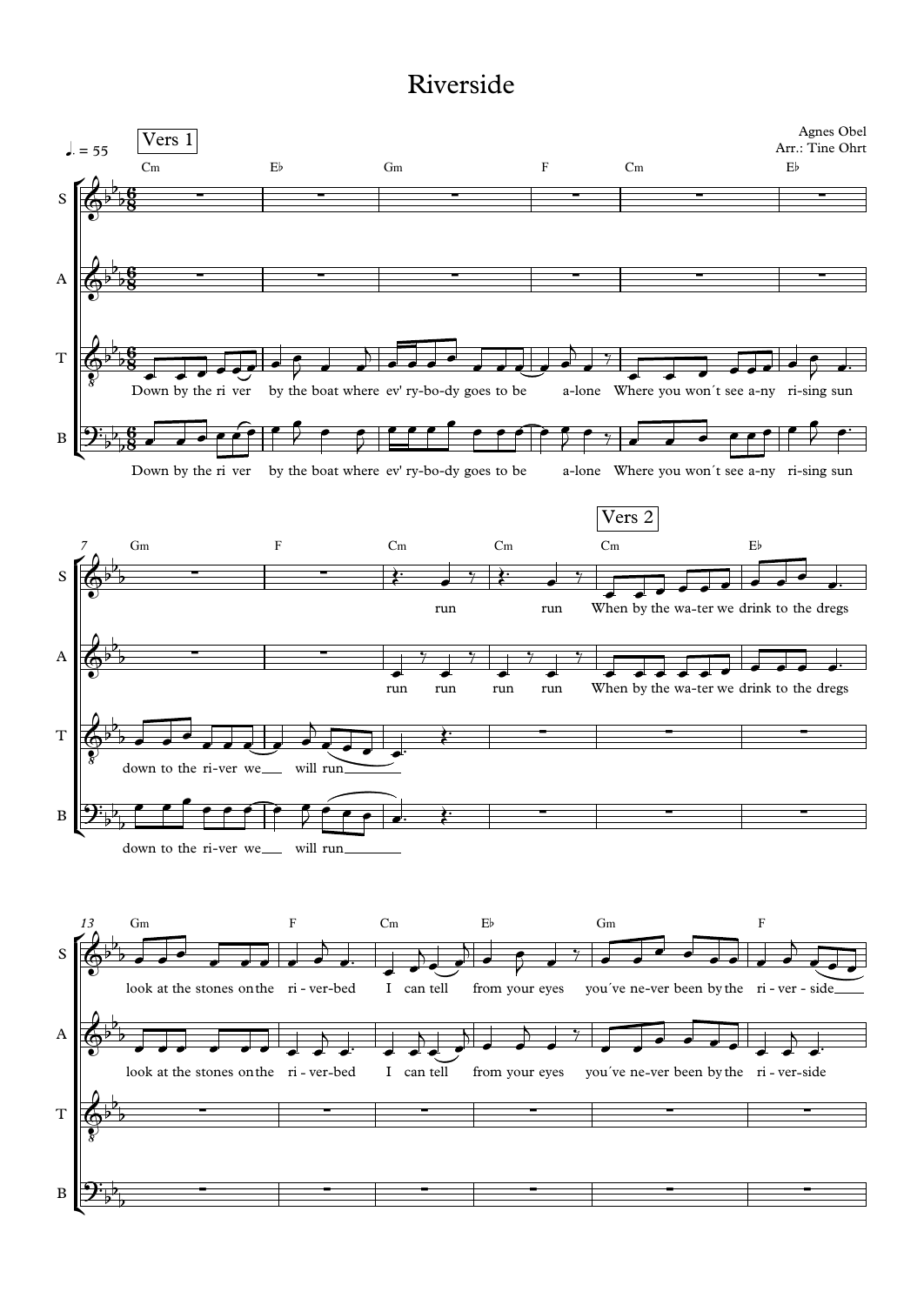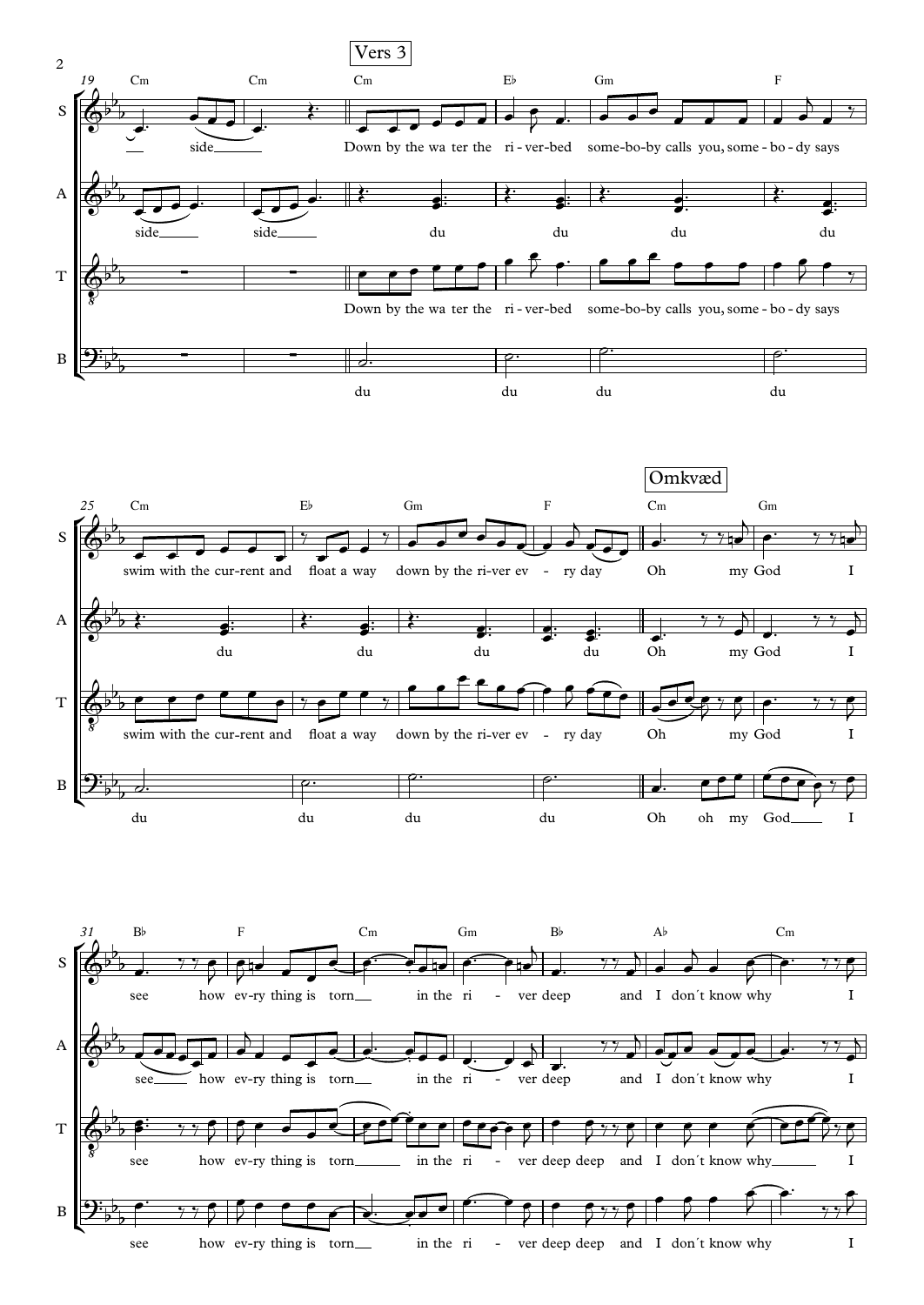

ears Walk to the bor-ders on my own fall in the wa-ter just like a stone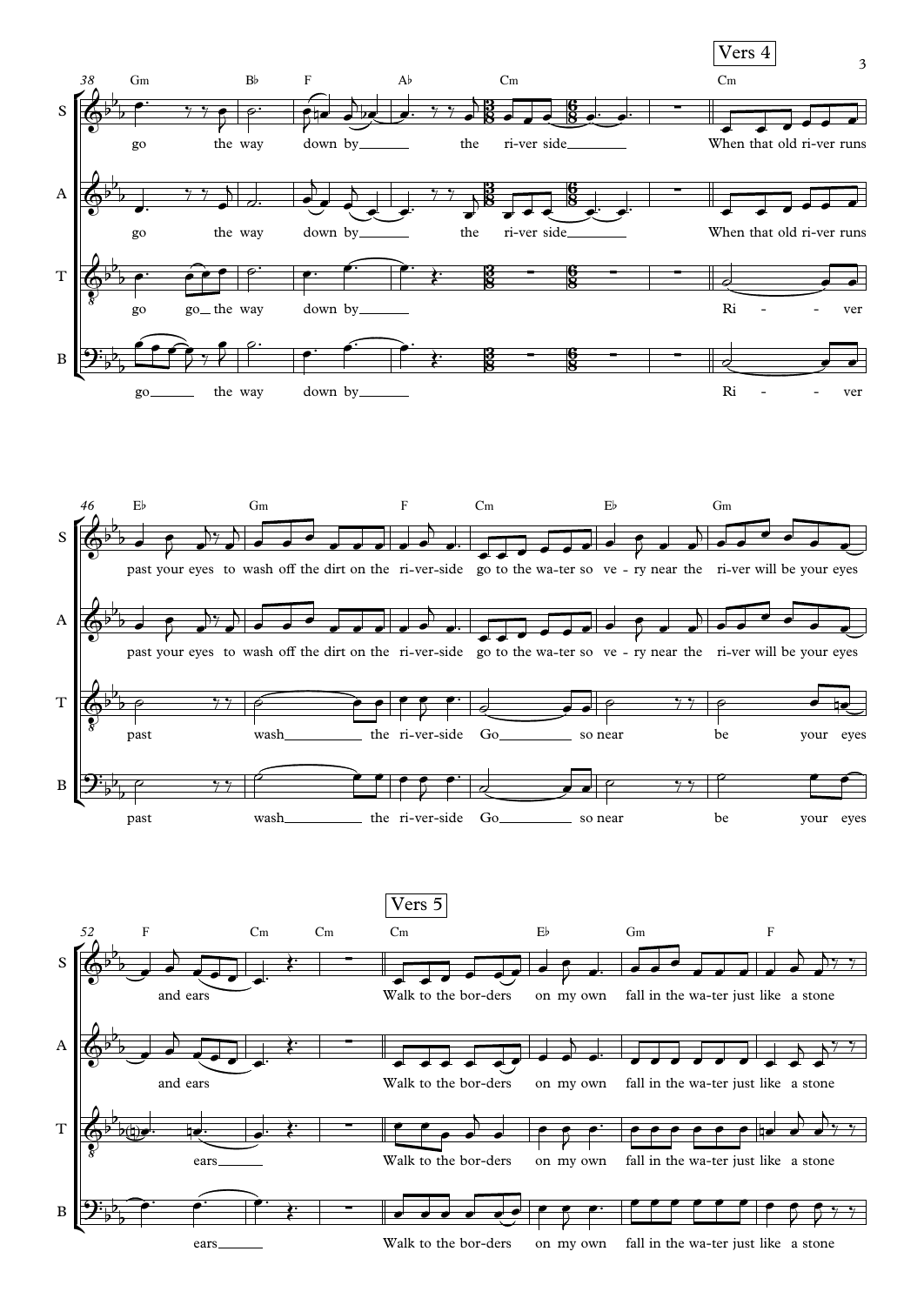